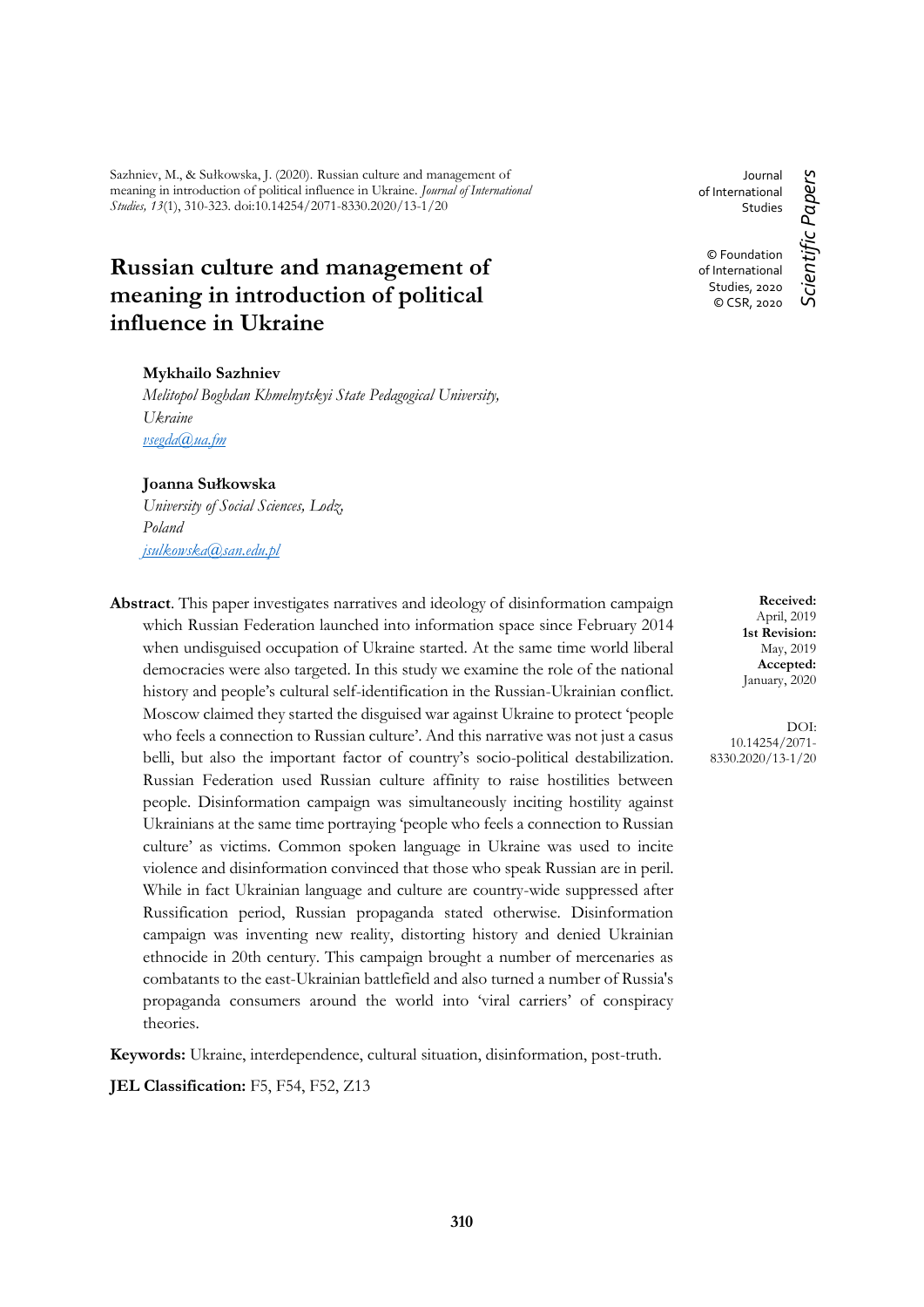### **1. INTRODUCTION**

Alain Besancon said that "the art of lie is as old as Russia itself", stating that the Russian state and it's ideologies were based on distorting reality and disinformation. Analyzing the 20 century history we observe as USSR and Russian ideology mimic everything they consider worth taking – culture, political system, elections, public organizations, reforms, fight with inequality and injustice. As result people in public were 'role acting' while often thinking otherwise, behaviour of society can be compared with the performance for the Red Cross in 1943 of the Nazis concentration camp Theresienstadt, when humanitarian organizations found no crimes, because people imprisoned there performed show of happy life and hide the terrible reality (Margry, 1992; Stránský, 2011). But USSR proved to be even more skillful in creating images of non-existent reality. The example of such a "historical management of meaning" could be denial of Soviet crimes during Second World War committed in Katyn (Scharf, 2011). The concept of "management of meaning" could create the theoretical frame for manipulation of information in media (Sułkowski, 2015). The objectives of creating, shaping and disseminating false information could be political, but also commercial. Both should be criticized with use of concepts and methods taken out from media studies, sociology and management (for example Critical Management Studies) (Sulkowski, 2019).

The USSR and the Russian Federation used similar methods of disinformation - in 20 century the USSR publicly showed the 'edited' version of reality in government controlled mass-media. But despite the USSR collapsed, methods of deception they used are being used in 21 century and they are hard to study due to lack of undistorted original materials and removal of 'undesired' facts from mass-media (Griffin, 2011; Gessen, 2018). We consider threatening the fact that those instruments of deception and direct influence on public opinion, have become much more influential and dangerous in the modern world. Information is being used as a weapon to bring emotions atop the rational behavior, disinformation creates and integrates in society an 'alternative opinion' based on 'edited reality'. In the Internet era the modern world collided with irrational reality masterfully recreated by the USSR successor – the Russian Federation (Dickinson, 2017). As we witness, in the post-truth world objective free-press is being overwhelmed by disinformation sources. Vivid emotions are overcoming logics and facts, effectively replacing objective reality with disinformation. In response fact-checking the information helps to separate reality from fiction, at the same time lesser attention is paid to methods of distorting the information and ideology that lays within it (Giles, 2017). At the same time Russian media space filled with conspiracy, even open access lectures on 'informational defence', are on country teach listeners to create disinformation and to use its methods in informational warfare (Holopov, 2013).

The study aims to analyze the cultural influence on subjected society, reveals the ideological level of disinformation beyond deliberately misleading ideas and fictional events launched against Ukraine in mass and social media in 2013-2015. It also attempts to points out on Russia's attempt to use modern world cultural challenges to disorient people in target countries on example of Ukraine. The article provides the information on the role of the lies on people's life, demonstrates how it leads to accommodation to this in historical perspective, to create 'double thinking' when public opinion and inner motivation are different and words doesn't mean what they should. Authors witnessed acts of aggression in social media, studied previous disinformation campaigns of USSR and Russian Federation and role of ideological motivation, society atomization and people alienation in igniting the conflict and covering up the aggressive intentions. Author shares the opinion on this topic with (Herpen, 2015) and (Brzezinski, 2000), he believes that democracies in 21 century face the dangerous challenges of authoritarian regimes that use the cultural challenges of postmodernism in modern democracies to weaken and emotionally divide society, create conflict between people.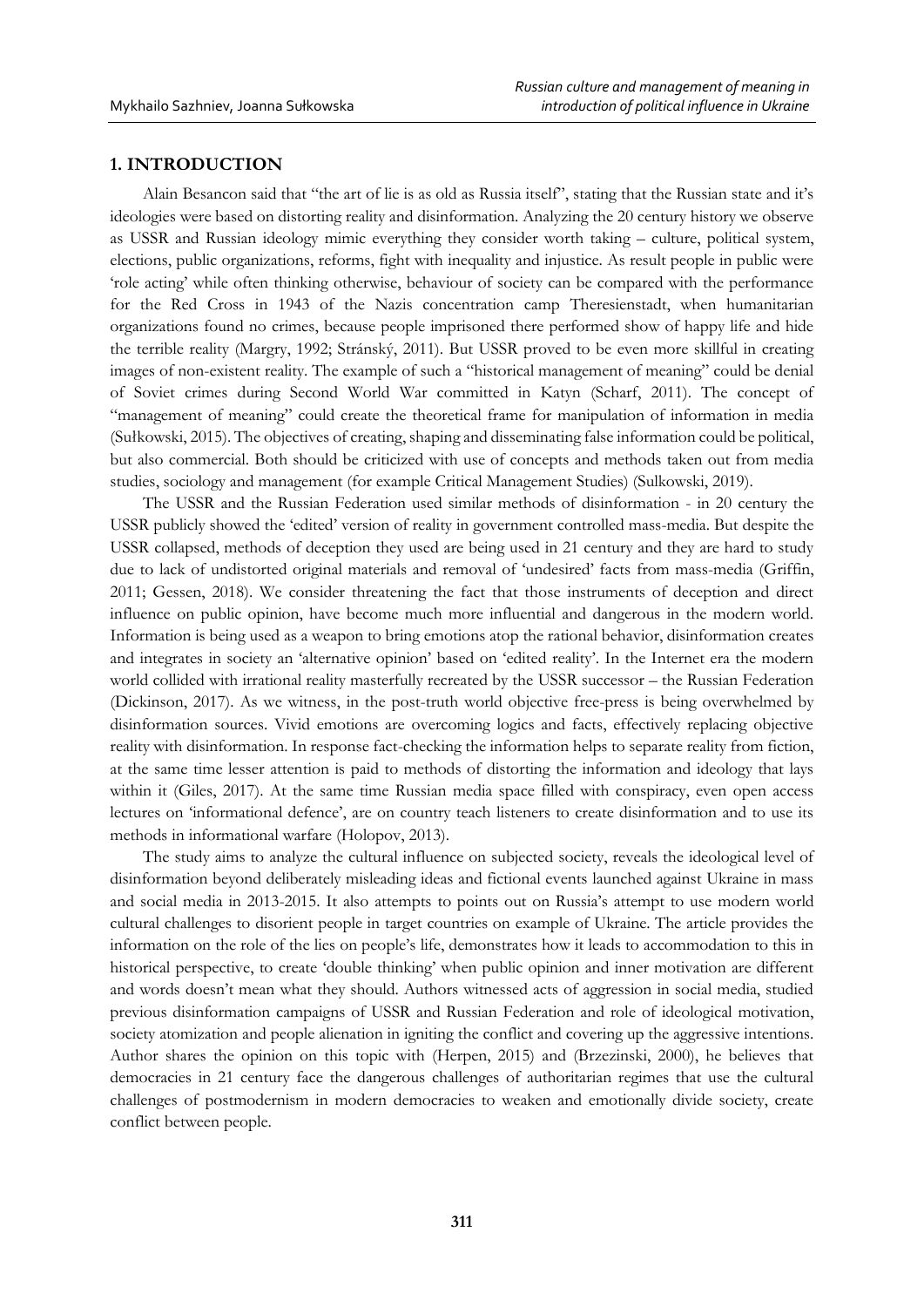# **2. IDEOLOGICAL BASIS OF RUSSIAN DISINFORMATION IN WARFARE CAMPAIGN**

Studying 2014-2020 Ukraine-Russian conflict, we started from undisguised occupation of Crimea and disinformation basis for the war in 2013-2015. Since November 2013 Russian propaganda brought a number of fictional facts and distorted ideas into Ukrainian society. People had to bare and identify the truth from disinformation, researches had to find out what role those fictional facts played in Russian disinformation campaign. We focus on some basic terms appeared in Ukraine information space in those days. First of all, we should mention that those terms were never widely used before, but since 2013 people often were named as 'fascists', 'junta', 'Banderites', while pro-Russian militants were named 'separatists', 'People's Militia' (in Russian: Opolcheniye). Those terms have a strong emotional connotation and were used not to describe the situation, but to divert attention from logical perception to emotional unrest, to take hate-speech for granted in social communication. Such strong emotional background was used to made impossible any productive communication, logical perception of information and rational mutual perception of the facts and world itself.

Such terms in Russian disinformation campaign were used in Russian and pro-Russian media before event started to happen and a lot of people did not even know the meanings of terms. Most of them were brought from outside of informational space of Ukraine, to create such 'edited' reality. And yet most fearsome scenario of bringing proclaimed by pro-russian forces chaos to Ukraine failed to work, ideological level worked as was intended to. For example narrative of 'separatism' appeared in mass and social media before people could even understand who was going to separate and from whom, it appeared lately as an idea of 'Crimea separation from Ukraine', but objectively this plan did not work properly in Crimea. On contrary, what happened there was opposite from disinformation proclaimed. There was the legitimate reason to talk about separatism as Crimea Tartarians are really a different nation, they have their own language, culture, history, religion and no native sovereign country. But Majlis and Crimea Tartarians in March 26, 2014 clearly showed that Tartarians were against any Russian initiatives and, on the contrary, supported Ukraine and opposed the Russian Federation attempts to seize the control on administration. Thousands of Tartarians went to Simferopol Parliament to stand against Russia and its narrative of separatism, even despite the fear of Russian military presence as 'little green men' (Rus. - zelyonyie chelovechki), this information was clear for Crimean Tartarians protesters and was considered as personal threat. But despite all odds, meeting in March 26 demonstrated that Russian 'separatism scenario' and even the idea itself was not Crimea Tartarian initiative. Still despite the real situation with native Crimean Tartarians, 'separatism' was widely used in Russian mass-media, replacing appropriate for occupation term 'collaborationism' and hiding the idea of Russia's aggressive actions. But in fact the idea of Crimea separatism appeared to be dead-born. (Radio Svoboda, 2014)

Even later in spite Crimean Tartarians separatism failed, pro-Russian militants in the Eastern Ukraine in Russian and pro-Russian media were called again a 'separatists'. This time there was even no national, ethnic or religion basis to 'separate' but to 'give up' to Russia and go under its full control justified by the disinformation in mass-media. In fact people lived on the native Ukrainian territory, with the Ukrainian language, culture and religion, repressed by previous Russifications. And separatism had nothing in common on the east of Ukraine, the correct description of the situation is 'pro-Russian collaborants'. But term 'collaborants' was used very seldom both in 2014 and in 2020, this term is still very sparse in mass and social media. Thus Russian Federation does not just conceal that they started warfare in 2014, but are also avoiding the term 'collaborant' by all means, opposes it with much effort on political, mass-media, juridical and social spheres. Instead 'collaborant' they switched to the term 'People's Militia', using it to characterize militants from Russia, including military forces and locals who agreed to fight for the Russian interests under Russian command. This term is seldom used even in Ukraine and this fact is disturbing, especially as the law on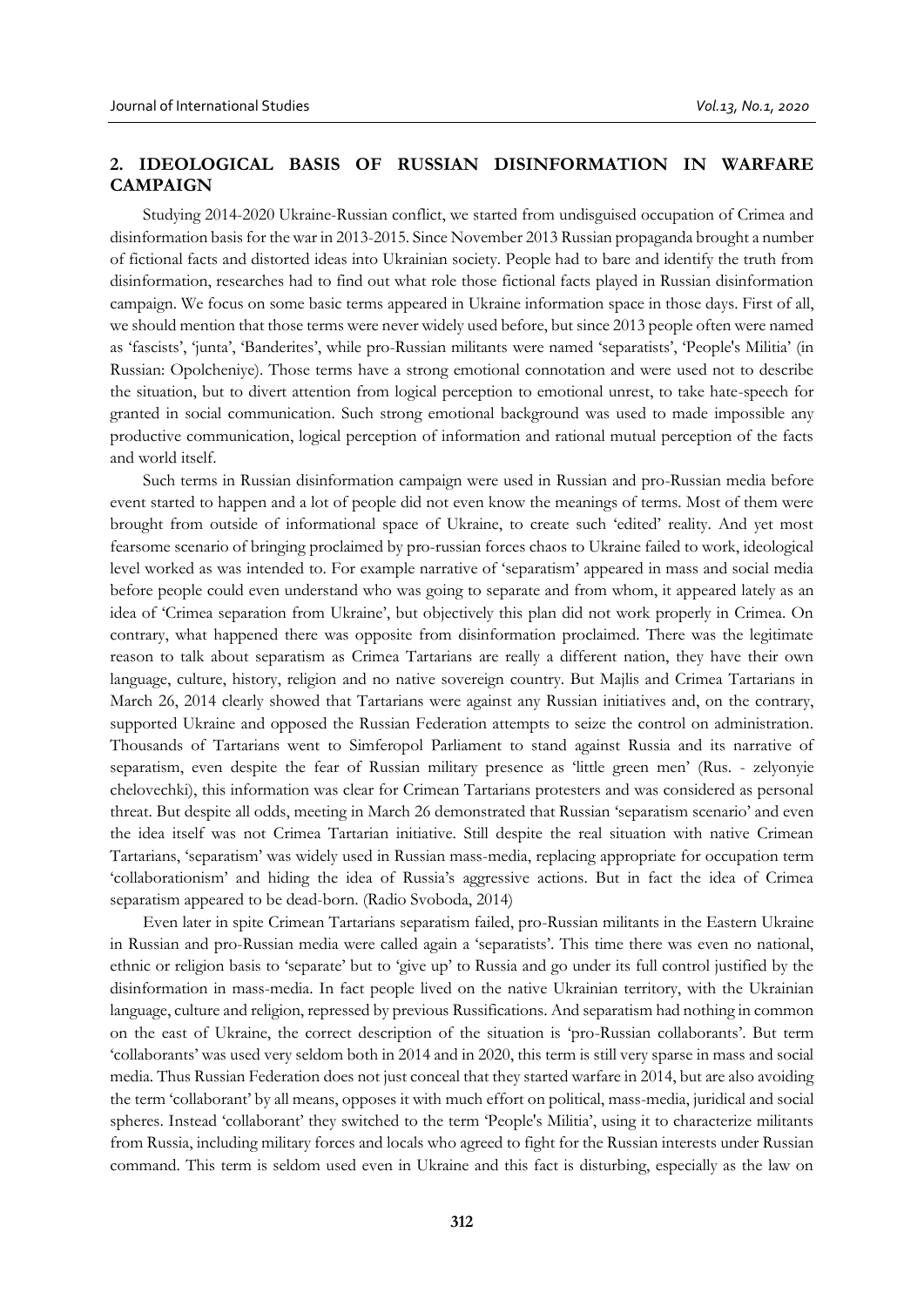collaborationism was not yet accepted in Ukrainian Parliament and it was proposed not in 2014 but in 2017 only. Correct term and law on collaborationism are not just a politically correct procedure, but also after the adoption it will help to discredit Russian disinformation on 'separatism' around the world. (Lapin, 2017)

Other terms like: 'fascists', 'junta', 'Banderites' are also not just incorrect, but have a strong negative ideological historical connotation. Neither 'junta' nor 'fascists' or 'Banderites' were applicable toward Ukraine and was not widely used before the 2013, the spike of Google search for these terms happened in period from February to October 2014 (Google Trends, 2014). Russian and pro-Russian media brought those terms in the consciousness of people around the globe interconnecting them with Ukrainians thus leveling down the emotional support of 2014 Ukrainian revolution, instead of most popular in Ukraine terms 'dignity', 'independance', terms with negative connotation brought to life emotional association with crimes of Fascist Germany in the 20th century (Disinformation review, 2018). But if 'separatists' is acceptable but not a worked scenario for the Crimea situation, as it was refuted by Crimea Tartarians themselves, the terms 'junta', 'fascists' and 'Banderites' with its bright negative connotation is still being used for mass propaganda. As we study the history of usage of term 'fascists' by Russia's mass-media, we see that it is always used towards any national liberation struggle and is used to name those who opposed the Russian occupation in the 20th-21st. Often 'fascists' was used against those who wanted to proclaim independence for country, conquered by the USSR or the Russian Federation. And while 'fascism' is definitely associated with ultra-right nationalism, it has never been popular in those countries that opposed the Russian Federation or the USSR - Ukraine, Georgia, Latvia, Lithuania, Estonia, Chechnya.

Terms with negative connotation are also meant to dehumanize a victim and shift outer world opinion from victim's side toward the aggressor's interests. Moscow most often choose the term that depicts the extreme nationalism because any national struggle for freedom is disastrous for empire-like state which suppresses all national attributes among conquered people. In 21 century globalized world got used to consider nationalism to be archaic, obsolete and often even aggressive towards foreigners (Fukuyama, 2010). Developed democratic countries has entered the phase of postindustrial economic development in economic and postmodern in culture, due to nationalism which has played it's vital role in forming the state society. Now the postmodern era is shaping future society and often is fighting or changing the modern ideas. In liberal democratic countries this process brings uncertainty to society as we don't know yet what future will be like. But we consider that very important is to maintain fundamental humanistic ideas, prevent accepting nihilizm and 'protest for protest', thus ruining society and devastating national principals of country's culture (Huyssen, 1986). Pivotal is also to support social capital and trust both within the society and in intercultural relations (Sułkowski, 2017; Bilan et al., 2011). And there is also a gap between different world countries - while most European countries were forming national sovereignty since 1648, and in 20 century they became leading democracy, accepted and agreed with the theory of sustainable development, as result nationalism in 21 century is decided to be obsolete compared to globalization processes. Still a lot of countries and territories around the world are living in atomized, tribal or imperialistic societies and they never evolved as national states, thus principles of globalization and sustainable development is seen from different perspective. The Russian Federation rejects modern ideology and perceives national ideas as hostile for its territorial integrity, instead Russian Federation claims its own 'special way', rejects modernization and since 2014, opposing sanctions it declared re-creation of autarky as the USSR was in the 20th century. The world democracies for Russian Federation now are perceived as threat, this approach is similar to the USSR attitude and its "world revolution" to overcome the opponent and as the instrument to conquer the world. After the fall of USSR the biggest country in the world was named a 'black hole' - because of its desire to expand, absorb and destroy conquered nations. But in the 21st century modern society forgot the USR methods, became vulnerable and nationally unstable, but same as the USSR the Russian Federation still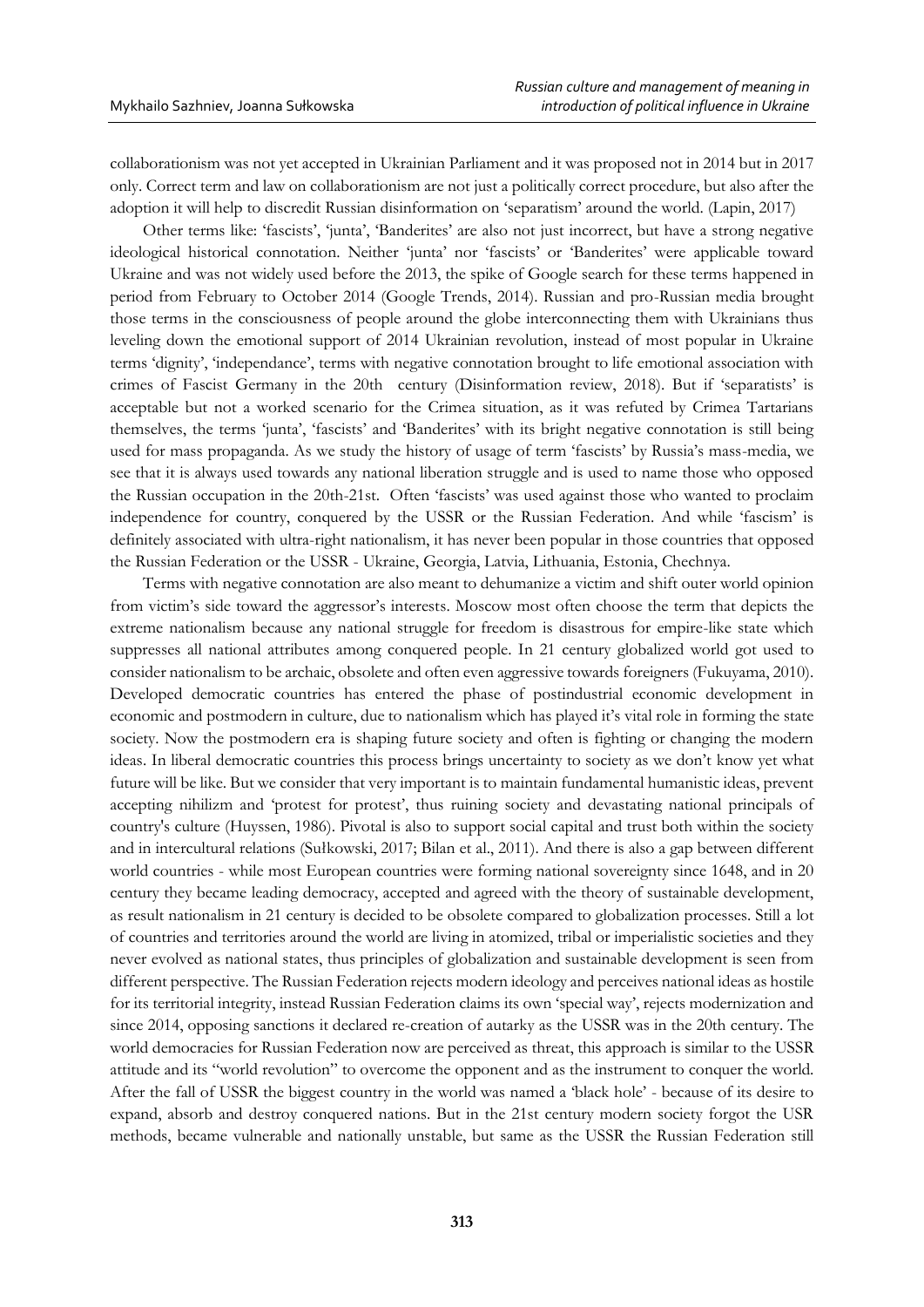remains a dangerous adversary and 'black hole' especially for weakened nations either neighboring or remote world countries (Brzezinski, 2000).

# **3. CULTURAL AND HISTORICAL PREREQUISITES TO ASYMMETRIC WARFARE IN UKRAINE**

De-jure 15 new countries appeared on the world map in 1991 as new independent states, but de-facto most of not all of the ex-USSR republics were reborned as national countries. Most are remaining in Moscow "sphere of interests", some even turned back from national freedom to Moscow's political and economic control, from the Commonwealth of Independent States to the Eurasian Customs Union. Mr. Putin's speech in 2005 about "the largest geopolitical catastrophe" represented political goal and Moscow is "collecting land" again, remains the biggest telurocratic empire on the Earth. Since 1991 only Baltic States - Estonia, Lithuania, Latvia did their best to make Russian revenge impossible. They managed to overcome Moscow political influence, consolidated nations, reformed the state, reborn national culture and then became a member of the EU and the NATO. Whilst Ukraine and Georgia are still overcoming political threats of the Russian Federation on own territories and are paying bloody price for freedom fighting against Russian armed forces and pro-Russian militants. On the other hand, we witness as Georgian and Ukrainian nations are trying to break free from the colonial-metropolitan relations, restore national self-identification and dignity - ideological cornerstone of the freedom. The Russian Federation itself does not represent free national federation - any freedom calls, independent democracy or autonomy not controlled by metropoly there are suppressed or prohibited. In Second Chechen War Moscow military suppressed freedom-fight to maintain full political control over the indigenous nation at the same time created new 'donetsk-lugansk nation' in Ukraine with the same goal - to maintain political control over indigenous nation. This concealed war against Ukraine also manifested Russian Federation as terrorist state which grossly violated The Geneva Declaration On Terrorism, 1987.

National-cultural aspect in the 2014 Russian-Ukrainian war plays a major role. The involvement in the occupation of Crimea and ongoing war against Ukraine was "to protect the Russian speaking people". But narrative 'Russian speaking' was spread to distort the understanding of the situation in Ukraine. Despite the fact that Russian language was spread in Ukraine in previous centuries due to Russian occupation and both Russian and Ukrainian language are understandable for Ukrainians, the language situation is represented as conflict and division of the Ukrainians when people cannot communicate with each other due to different languages. In fact there is different problem - Ukrainian language is the only state official language, it is taught in schools and Universities, all movies are shown in Ukrainian, but Ukraine is also living in unrestricted Russian cultural sphere and Russian language. Yet switching from one language to another before the 2014 happened imperceptibly for people and did not require any political protection. For centuries Russian Empire, USSR and Russian Federation did their best to spread cultural influence to all ex-USSR countries, including Ukraine. As result the Ukraine culture was suppressed due to the Russian occupation, assimilation and dehumanization of Ukrainians for 400 years, but especially due to period of Ukrainian ethnocide in the 20th century (Khmara, 1975). And while native culture in Ukraine was oppressed, Russian culture and language was spread instead to replace it. The most affected by 'Russification' were big cities and the geographical territories that remained under Moscow's control for a longer period of time.

Since November 2013 Russian propaganda started actively spreading the indoctrinating narrative that Ukrainians are divided on the basis of different linguistic groups, one of which 'Russian speaking' and the other 'Ukrainian speaking'. They never noted that Ukrainians and most of minor nations in Ukraine understand and speak the Ukrainian language no matter which part of the country they live in, whilst Russian is also commonly used as an aftermath of the Russian occupation and is more common for people living in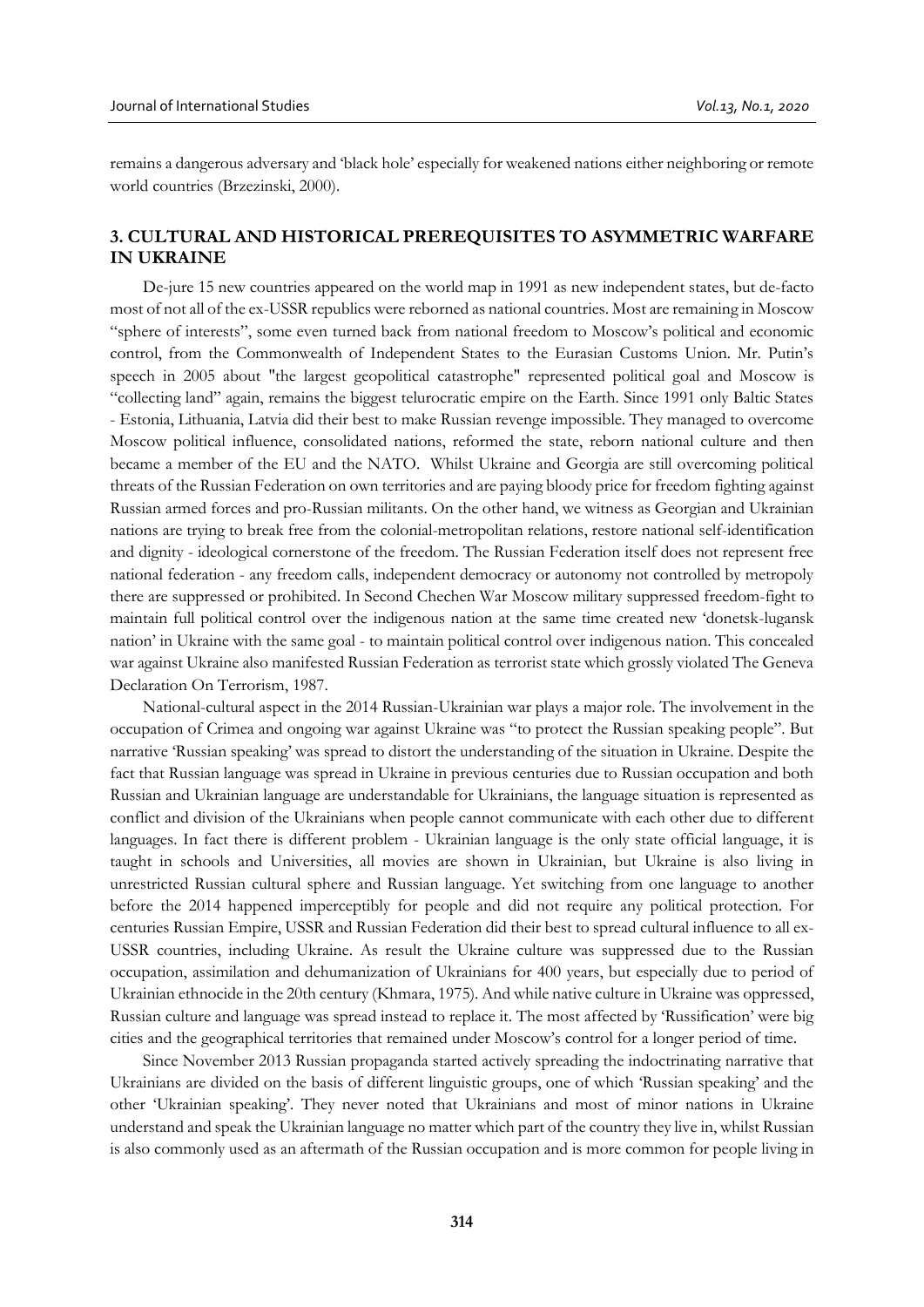cities especially ones on the East of the Ukraine. Cultural or linguistic conflicts between Ukrainians and Russians never happened but disinformation campaign stated otherwise and starting informational and asymmetric warfare in 2014. The whole idea of targeted territory of Ukraine called as 'Novorosia' was based on commonly used language as if this somehow represented national, religious or cultural difference between Ukrainians. But idea felt in 2014 and had to be supported by militants from Russian Federation as volunteers, Russian military and special forces. There were mostly autochthon Ukrainian nation living in own country - Ukraine with no desire to fight each other, just some people were more passively fighting back Russian propagandistic narratives and rejected its militants. Language and culture alone have never been used before to start a war, and it was enough to make people passive since Ukraine didn't actively protect own cultural space and never succeeded in normalized it after Russification period. On strategic level before 2014 Russian cultural influence was not perceived as a existential threat and was not considered to be a major part of national security.

Since Ukraine made minor attempts to protect native language and culture after 1991, Russian culture and language were intensively spread in Ukraine de-facto threatening to turn Ukrainian national culture into a minority in own land. After the independence was proclaimed, Russian culture infiltrated and substituted national with movies and music, books and newspapers, Russian social media such as VKontakte and Odnoklassniki. Russian culture spread widely because no active measures to protect national culture, no national strategy to normalize factual situation with the cultural situation were adopted from the Ukrainian side. As result even after 1991 Ukrainian authors in Ukraine were paid more for content in Russian language, than in Ukrainian, even if was created only for Ukraine. At the beginning of the 2014 war the Ukrainians considered it normal to communicate both: native Ukrainian and foreign Russian language. But as language was never a problem, the worst thing happened - modern Russian culture permeated Ukraine together with the Russian language sources.

People in Ukraine were and still are being indoctrinated to oppose anything of Ukrainian culture, including language. Terror agenda pushes those who believed Russia into the narrative that Russian language will be forbidden and anyone who uses it in day to day life will be persecuted. This narrative is very persistent in news stories, communication in social networks and in interpersonal communication, that message is widespread despite or even intentionally hiding that factual situation with language and culture is opposite - it is impossible to live in Ukraine and not to know Russian language and live in culture they spread. The most widespread language in Ukrainian internet activity is Russian, it is mostly the main language in corporate life and common language in interpersonal and professional activity. At the same time Ukrainian culture is massively suppressed by Russian culture and though Ukrainian language is an only official but the spread of Russian culture and their narratives is overwhelming. Despite being independent since 1991 the history of national dehumanization wich played major role in 20 century still remains barely untouched in self-perception - in popular arts Ukrainians are often portrayed in grotesque satirical form, Ukrainian culture called obsolete in general, in Russian cultural product Ukrainians are ridiculed and humiliated. Since 2014 situation made a turn toward more tolerant attitude towards Ukrainian culture it became apparent that the humiliation of Ukrainian culture was not accidental. But Russian disinformation narratives are still distort factual situation and try to portray that what Russia cultural influence did and still doing to Ukrainians is on contrary - what Ukraine does with the Russians in Ukraine.

Russian military invasion into Ukraine was initiated under cover of the "protection of Russian speaking" and disinformation campaign covering up the ongoing military action insisted that the civil war started in Ukraine due to inner cultural and language conflict. Thus wide spread and unrestricted Russian culture became the cause and justification for invasion and since 2014 it is a threat of socio-cultural destabilization not only to Ukraine but to variety of countries. Russian language is mostly spread among ex-USSR countries but Russian culture and ideology is spread even more widely, Russian immigrants or people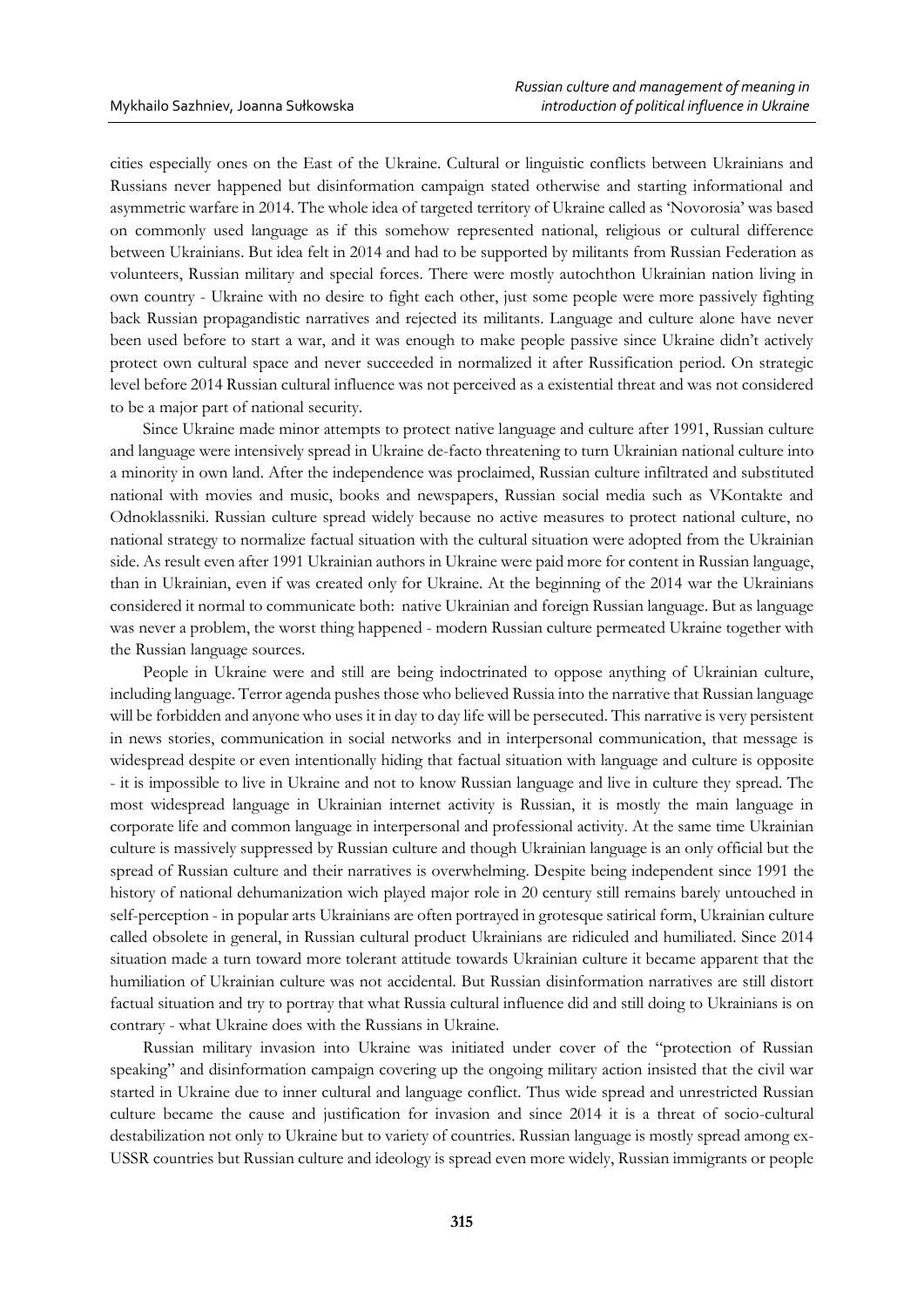who listen to Russia's media sometime become passionate supporter of Russian actions. And as the precedent with Ukraine worked fine it is plausible that Russian Federation can also want to 'protect' passionate supporters from culture of countries they live in. It is not necessary to be ethnic Russian, but anyone who 'feel relation to Russian culture' are good enough. Russian political supporters live not only in Ukraine, Belarus, Kazakhstan or Baltic states but in Germany, Poland, Bulgaria, Slovakia, in countries and Russian propaganda puts effort to increase their numbers. These people are voters, living in free democratic societies but at the same time Russian media seeds uncertainty and ressentiment denying culture values, nation's history and value of freedom. For Ukraine it is an existential threats, and warning to the rest who ignores culture sovereignty. Still most of the Russian culture bearing people in Ukraine are afraid of the war with Russian Federation, most had no desire to become Russian collaborants. They may mostly use Russian as common, but perfectly understand Ukrainian and Russian disinformation on conflict based on cultural affinity is not perceived as a threat.

And as we see on the example of Ukraine, tactics was based on bringing Russian culture to society, spreading nihilistic ideas, creating own representatives and then officially claiming a political threat to 'people who feels a connection to Russian culture' and the necessity to protect people with all means including military. Those people may not be connected to the aggressor by any trait: not as citizens, not as ethnic Russians, not even as Russian supporters – but they learned modern Russian ideology and stopped seeing danger in the ideology of USSR conquest. And since 2014 this is a sufficient reason for every country to be invaded by another country, especially if country is weakened with any political events. On 24 June 2014 Putin said "Russia will always protect ethnic Russians in Ukraine and those Ukrainian people who feel not only the ethnical but cultural and linguistic connection towards Russia, those who feel themselves a part of Russian world" ('Natsionalnyi aktsent', 2014), ('BBC News Russkaya sluzhba', 2014). And interpretation of the 'ethnos' in such a way, was a precedent, if ignored, same interpretation can be used by any aggressor as 'casus belli'. The world will never be the same after the interpretation of 'ethnos' in this way, as this interpretation ignores people's national self-identification.

Moscow clearly stated, that they will do anything including usage of military force, to 'protect' anyone who publicly sympathize Russians. (Russia today, 2014), (Sovyet Federatsii Federalnogo Sobraniya Rossiyskoy Federatsii, 2014). They ideologic narrative of language and culture affinity was used to destabilize nation, this distorted meaning of ethnos was used to justify denunciation of international agreements, occupation of foreign territory and beginning of the war. Language and culture affinity is still constantly repeated on all levels of communication including official ones and not just bu Russian Federation. As the modern historical revisionism was reborn in 2014 'people who feels a connection to Russian culture' were proclaimed the main reason to annex Crimea by Russian Federation. Italian ambassador in Ukraine Salvini considered Crimea a legally Russian territory and explained it this way: 'There are some historically Russian areas, in which there are a Russian culture and tradition, and which therefore legitimately belong to the Russian Federation,' (Curridori F., 2018). At the same time Russian spread cultural uncertainty and disinformation in Ukraine, attempting to recruit militants and to break Ukrainian society from inside and mass and social-media technologies became a political instrument in modern informational warfare (Etter L., 2017).

## **4. INFORMATION DISTORTION AS THE ALIENATING ARRANGEMENT TO WEAPONIZE SOCIETIES IN THE POST-TRUTH WORLD**

The spoken language cannot characterize people, but culture, they feel relations to, can. Important thing that the Russian Federation creates modern content reflecting their visions and ideology, which penetrate throughout the world, no matter what language people speak. So, we propose to use the term that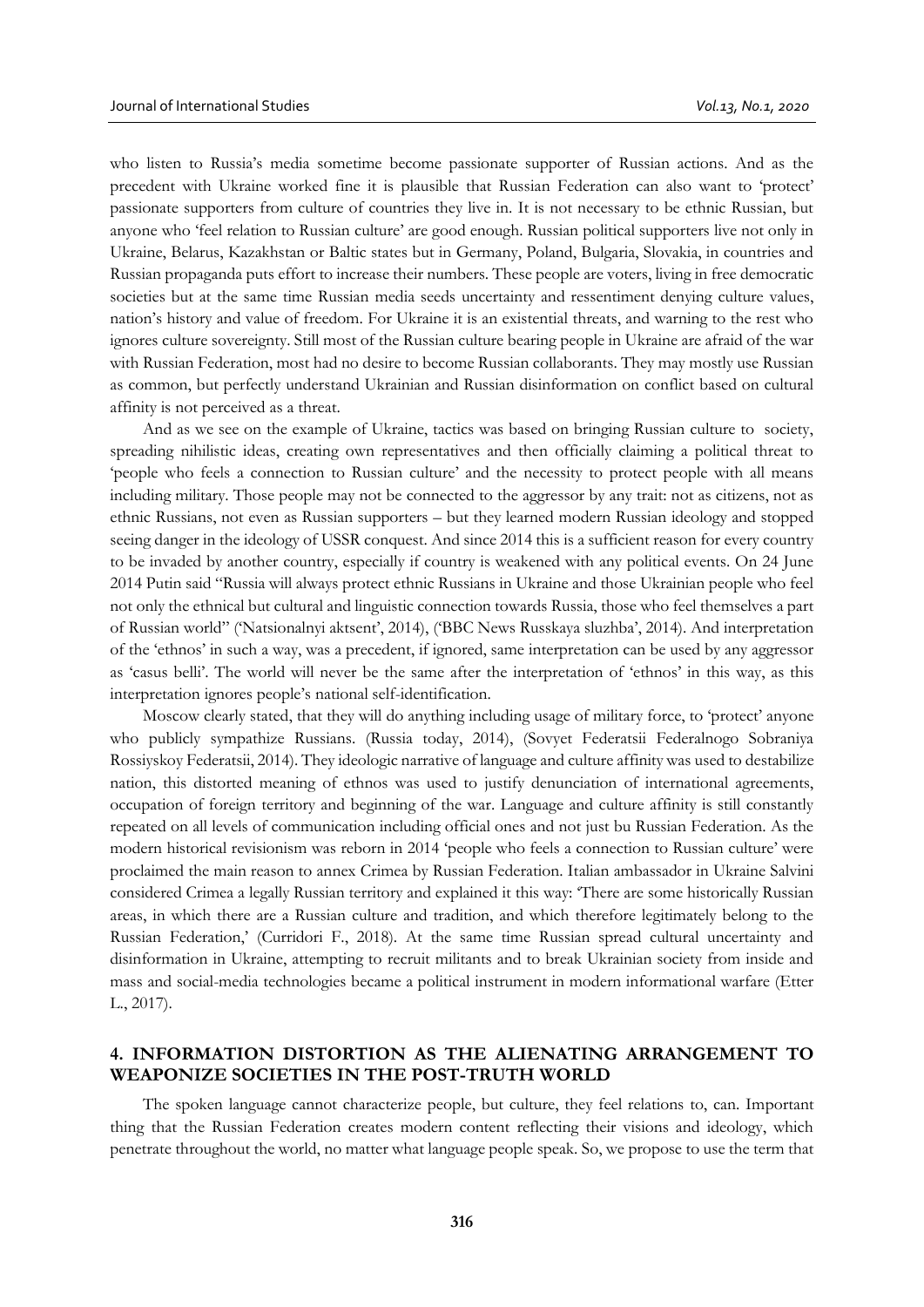was given to characterizes those people as 'people who feels a connection to Russian culture'. We want to make accents on some very peculiar traits of Russian culture to understand "Russian culture identification". Russians in day to day life often specify themselves not only as a nation but as a state 'without borders', culture of resentment is widely accepted, together with imperialistic belief that Russians are culturally superior to any neighbor nation and have a right to 'teach others' (Medvedev, 2014). Russian 'special path', 'greatness', 'holiness' and similar ideas were widely used in the 2014 Russian-Ukraine war (Besançon, 2017). Putin stated – "the greatest aim for Russians is to die for Mother Russia, as they say - among others death is a beauty" ("na miru i smert' krasna"). Ukraine as a neighboring country is under heavy influence of Russian fundamentalists' ideas which reach targets as people who constantly hear Russian disinformation start to accept ideology of 'Russian world'. Some people start to believe and begin to endorse "special way", considering themselves a part of the Russian empire no matter how is is named now. And for those who accepted Russian cultural values information in Russian media is accepted as truth even if it contradicts personal experience.

In 2014 Ukrainians didn't believe propaganda despite a lot of efforts put in it, and the Russian Federation failed to make enough Ukrainians to wage the real war and kill each other. But Russian disinformation campaign and distortion of reality still poses a political and social danger, as people don't believe what they see, doubt in democracy and in ownselfes, and are guided by negative emotions. "Russian" self-identification is perceived as cultural unity of people living in the Russian Federation or the USSR, and rejection of national self-identification of a conquered nation. Russian culture is based on bearing tortures and torturing others when individual values are less important than official state's aim. Communism was an apotheosis of this anti-individualism and "ressentiment without glory/respect/pride" (Herpen, 2015). Russian presidential election of 2018 showed public support of the regime with 67.5% voter turnout 76.69% of whom voted for Vladimir Putin. Russian people voted for the current regime, despite the variety of antidemocratic initiatives, despite or even due to the wars in Ukraine, Syria, sanctions and antidisinformation campaign. We can doubt to a degree in results of this elections, but voters reaction before and after elections indicate that Russian people are mostly satisfied with the results and support the regime, with its wrongdoing and are 'betting on' a strong and deceitful leader (Ross, 2018).

And spoken language was used in Russian disinformation campaign against Ukraine on the basis that people in most countries are often identifying nation mostly by language, while the role of customs and traditions is reduced and not considered to be important in the globalization era (Stokes, 2017). So Russian Federation is forming world mass opinion on the basis that Ukraine is 'separated' by the language, thus 'Russian speakers' belong to the Russian civilization and are of Russian ethnicity. This thesis is repeated not only against Ukraine's attempt to normalize the cultural situation after years of forceful 'Russification', but against all the ex-USSR countries and further substitution of national cultures with Russian language and culture continues. In disinformation campaign methods of pervious Russification are concealed and not much people know why and how the Russian language and culture was spread in neighbor countries. And in information campaign it is not limited to countries neighbouring Russia, publicly declared support of Russian culture is thrown in the information space on a regular basis as for example in Syria (Language Magazine, 2017), (Cunningham, 2017). Thus information becomes viral and is used to expand Overton window, fueling further Russification and increasing the support of people 'who feel relation to Russian culture' (Smetanina, 2017).

Russian culture plays important role in disinformation campaigns. The example of the Dutch Ukraine– European Union Association Agreement referendum, 2016 showed how effective disinformation campaign can be (Applebaum, 2016). Linguistic and cultural thesis as 'casus belli' is constantly repeated by pro-Russian media, and as result it is considered as valid fact and is picked even in official speech by politicians, for example the opinion of US President Donald Trump (Dickinson, 2018). The post-truth world is a place,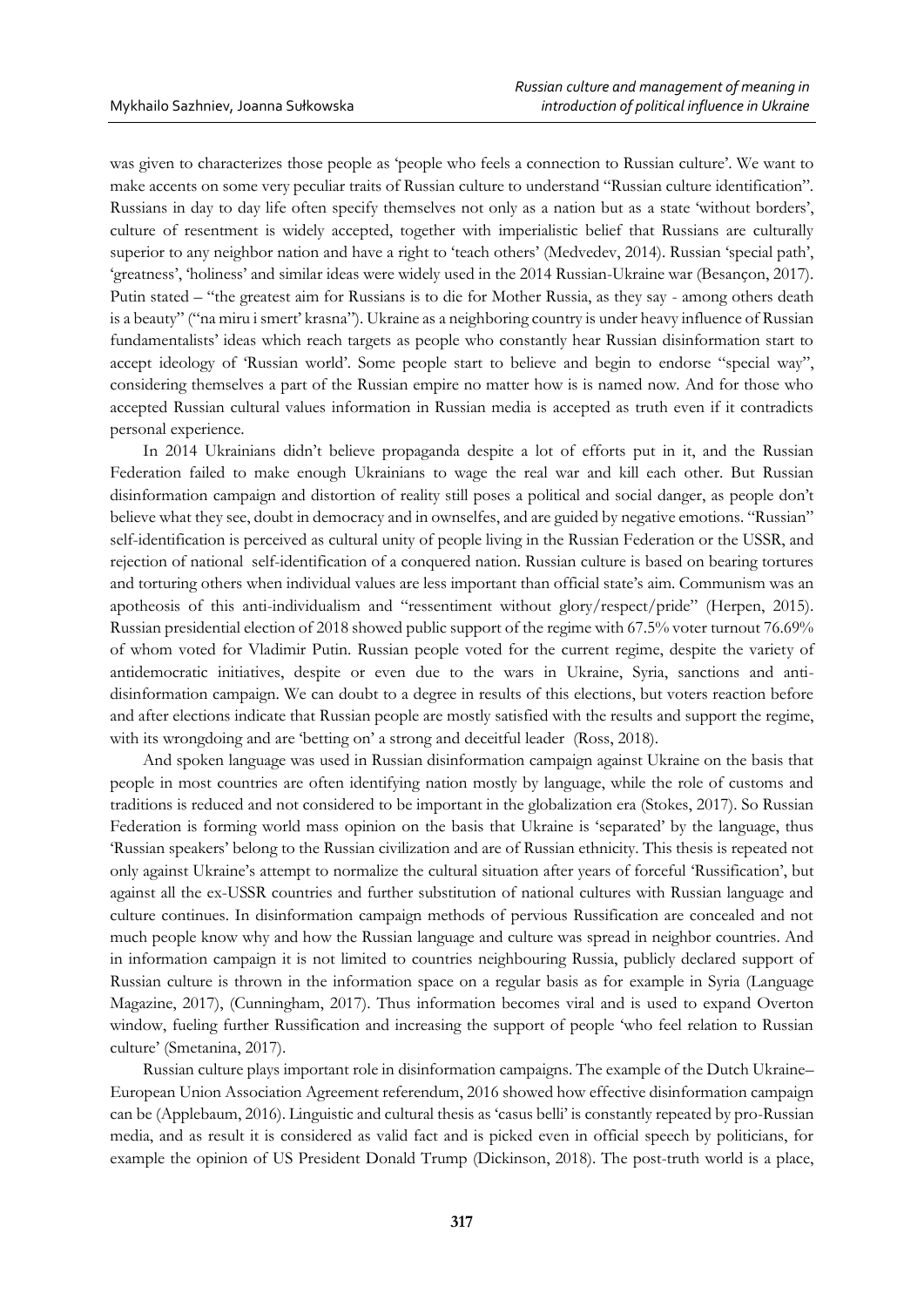where people can be proved to consider as normal occupying a sovereign territory on the basis of cultural influence, breaking up agreements, and knowing little to nothing about forceful 'Russification' in the 20th century.

From Russian ethno-social disinformation campaign we can say that they tend to identify a nation only by a spoken language ignoring ethnicity and also are claim that anyone who speaks Russian language should be identified as Russians. Different forms of humiliation are present towards non-Russian cultures, for example even naming Ukraine as territory but not independent country. The cultural Russian tradition is calling "at the Ukraine", considering Ukraine just a territory, but not saying "in Ukraine" as a norm of the Russian language naming a country. In general Ukrainian culture and customs are targeted and humiliated, Ukrainians are considered to be subordinate to Russian people, overt verbal aggression was especially distinct in 2014. Russia also claim Ukrainian history to be theirs and distorts it, proclaiming that Ukraine is a 'failed state' without its own history. This attitude is not just a part of politics and propaganda, but is present in the Russian's chauvinistic attitude towards Ukraine and Ukrainians. In general ex-USSR countries, including Ukraine are perceived as colonies under Russian command (Disinformation Review, 2018).

Desinformation endows obviously criminal intends as "alternative opinion" but at the same time it is dehumanizing the targeted victims, in public blames them guilty and are criminal themselves, thus preventing victim's resistance in advance. Since 2013 we could see this tactics in Ukraine, targeted people are accused crime they didn't do, victim is shocked hearing this accusation and now is an easy targets, the resistance is weakened and symmetrical resistance is limited or prohibited. This method was called as "doppelganger - effect" by Marcel Van Herpen (Herpen, 2015). And it is one of the effective elements of aggression as previous victim demoralization prevents adequate defense, at the same time accusation dehumanizes victim for outer observers who heard distorted interpretation where the victim was called a criminal. In modern Russian culture such an elusive but aggressive dehumanizing behaviour and attitude to the others is called 'gopnik'. The same way Russian terrorism uses all possible methods and means to ensure its vitality at the international level. On the one hand, terror in a rude form violates all possible rights and freedoms of citizens and at the same time, with the slightest signs of retribution, terrorism with two-faced cynicism complains about the infringement of its rights. Right to humiliate, oppress, blame, shame, ruin social reputation, even torturing and killing victims.

We consider that we should not expect from Russians to change the attitude until Russian Federation will became a true national state or a real Federation with democratic liberties and rights for people living in its territories. Also crimes of each involved in aggression and disinformation shouldn't come unpunished and forgotten as then they will be inevitable repeated. Russian is still involved in distorting the truth, creating made-up reality and spreading disinformation on wide scale, because they are lots of people who is afraid that truth about their personal crimes will come out and will be well known. Russian society got used to "double-thinking", to lies and distortion of the reality same way as it was done in USSR for 70 years. But never before USSR had such potent resources to spread lies, as Russian Federation have now with modern communication technologies and Internet. WOrld democracies took actions to oppose it, though disinformation resistance is still based mostly on cybersecurity and fact checking but pays less attention to the ideological narratives which are seeded into targeted society. And this methods and dangers they bring forth are destructive to the fundamental interpersonal communications in society and is a grave danger in a long run (DiResta, 2018). "Divide and conquer" principle has always played its role in the warfare but during the information era the target is not military but society itself, disinformation and destructive aims are hidden behind 'right to have opinion' but as soon as destructive elements are gaining power they silence others and object the free-speech preventing any resistance. And if from the very beginning this 'opinion' was based on distorted facts, on sometimes that not ever happened, then in the end we have groups of people who will not understand each other, propaganda believes will have their own reality with nothing in common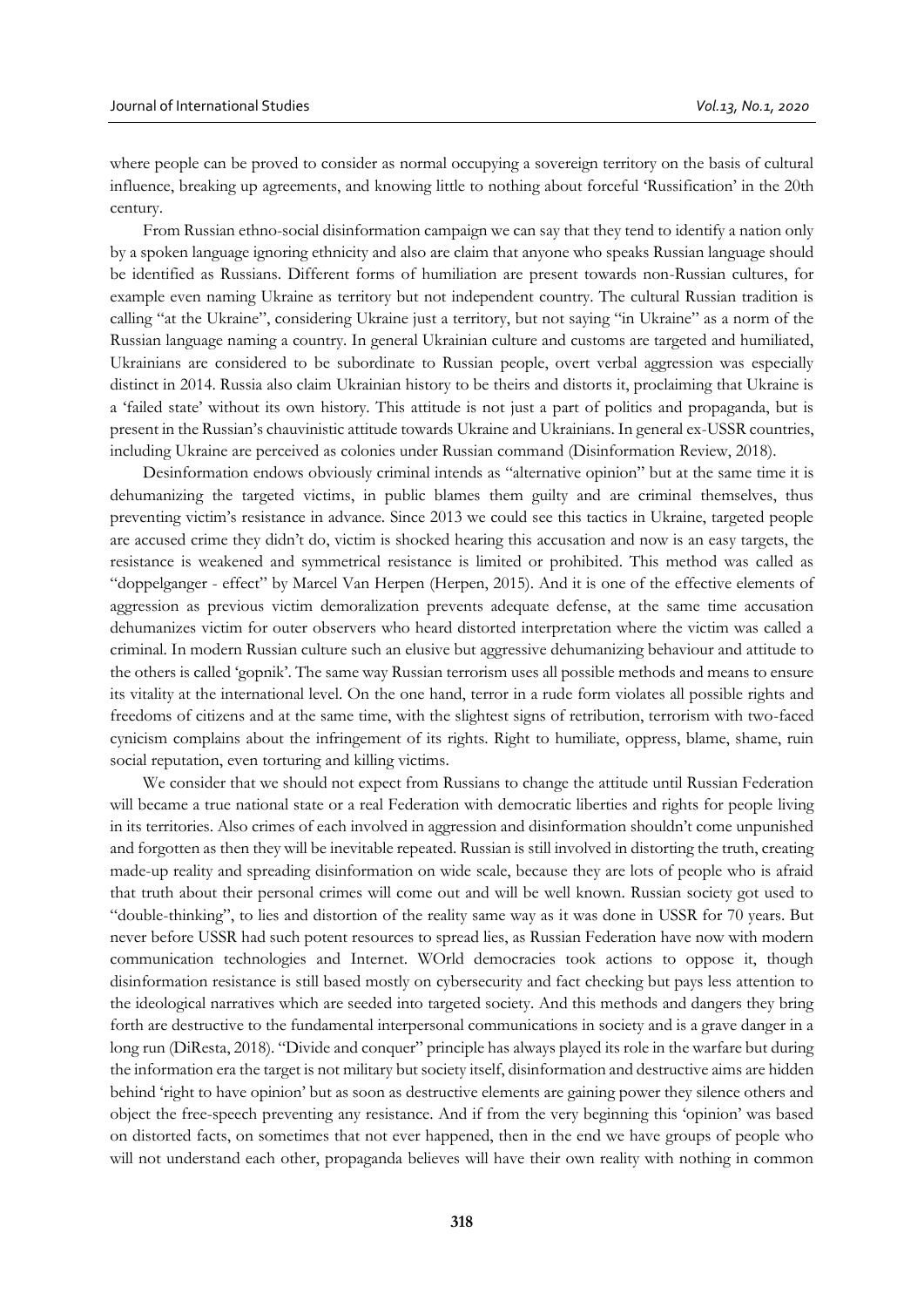with the rest of the nation, someday close neighbors will turn into enemies (EU vs Disinformation campaign, 2018). And the more people are covered with this ideological technique the more atomized the whole society will become. The initial 'right to have opinion' is being converted into a right to target and humiliate others, discredit the truth, distort reality and create new narratives based on disinformation thus substituting the real events with the help of modern informational technologies: Books, Press, Movies, TV, Radio, Internet gaining supporters and alienating the nations.

### **5. CONCLUSION**

Russia creates conspiracy theory and distort facts, justifying its own aggressive intentions and actions. Russian cultural identification since 2014 appears to be not a national characteristic, but hidden in rethorics imperialistic self-identification. 'Russian' in 21 century is perceived the same way as 'soviet' in 20 century, while national self identification considered hoslie for Russian Federation. Nowadays Russian mass and social-media, even top-politics summarize Russian linguistic and cultural affinity as legitimate characteristic of Russian people, and deny national self-identification of attacked nation. In this study we demonstrated that Russian identification through the 20 century till nowadays, was based on deceiving, resentment and expansionism. Communism was born as an apotheosis of anti-individualism, it thrived for decades and deformed perception of the truth for people lived behind the 'Iron curtain'. After the fall of USSR 'doublethinking' was spread around the world and brought into life a number of conspiracy theories and made possible an ideology of post-truth. USSR manipulation the information methods are still being used by Russian Federation and are targeting liberal democracies weakened by national identity-crisis. Russian Federation started ideological war and not just against Ukraine, but against democracy and national selfidentification in general.

The Russian Federation is enforcing its culture into conquered nations to overcome and ruin it national dignity. Z. Brzezinski compared Russia with black hole, seizing and dissolving heighbour space. Moscow has succeeded in weakening and dissolving national identity of diverse societies in Yakutia-Saha, Siberia, Caucasus, Karelia and it uses the same methods against neighbouring ex-USSR countries. Russian Federation behaves as an empire without a distinct "heartland" and "limitrophe", at the moment it remains the biggest telurocratic state on the earth. It denies and levels down borders of national identity not only within Russian Federation, but also declares abroad territories as a part of Russia and people living there as "Russians". For legitimacy of claims Moscow create such definitions as "Russian speaking people" to proclaim targeted neighbours as Russian nation. National country is endangered if people there are well acquainted with modern Russian culture and use the Russian language, regardless of national selfidentification as Germans, Estonians, Ukrainians, Georgians or any (Hurska, 2018). The Russian Federation as its successors - the USSR and the Russian Empire, unites its supporters inside and outside own borders using resentment, hatred and disrespect, tolerance for the criminal behavior, as result they create "doublethinking" and distort perception of reality.

And especially dangerous disinformation and ideological propaganda is in post-modern era, when Globalism is widespread, nations are considered obsolete. Russian Federation uses this tendency to atomize nations, fills society with disinformation, distorts facts and reality with a variety of methods at the same time pretending to be democratic state. And this tactics are already spreads by other regimes around the world. The Russian Federation has brought to life a new 'alternative-reality game' with its mass and social media, using disinformation in the form of conspiracy theories and myths, which goes viral as, for example, QAnon in the USA (Cillizza, 2018) or conspiracy theories in France (The Local.fr, 2018).

Cultural affinity and way of thinking plays a major role here. Israeli politician, human rights activist Natan Shcharanskyi described Soviet people, motivation and ideology: "the Soviet Union was a country that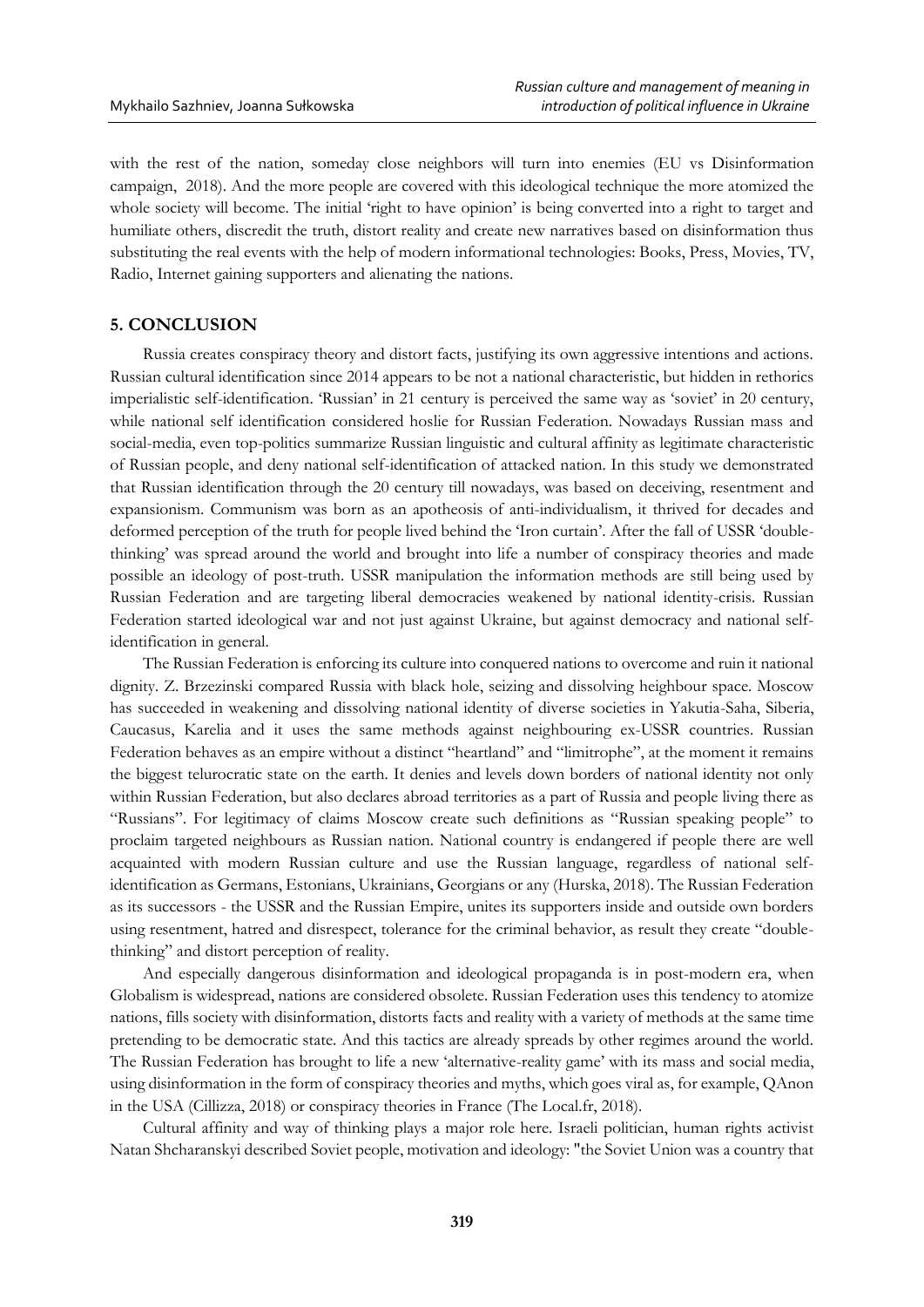tried to create a breed of people without memory, to deprive them of their identity. And these extreme forms of Bolshevism, which led to the deaths of tens of millions of people, are returned today in the form of postmodernism, without proletarian dictatorship, but with the same idea that people without memory, without religion, without national solidarity, people for whom history means nothing - this is, they say, very good, because then there will be no wars. This is a dangerous philosophy, it makes life meaningless, and people are weak in the struggle for democracy and freedom. Memory is also about very difficult events, which are usually taught and educated much better than positive memories. If a person escapes from the memories of a personal tragedy, he ultimately becomes mentally ill. If a person has the courage to survive, that person becomes stronger. The same thing happens to peoples. Today, every great nation in Europe, including Ukraine, is engaged in a dialogue with itself. And this way of self-search is important. As knowledge of one's own history is an important part of the self-affirmation of the nation and the successful development of the country" (Shcharanskyi, 2017). Preserving safety of cultural and informational space, protection from aggressive irrational reality brought by Russian disinformation campaign and hate-policy, can be the best protection of democracy and sovereignty in the world (Herpen, 2015).

The totalitarian regimes are able to quickly consolidates and motivate people to wage a war and if the war is concealed, desinformation is widespread this make it difficult for liberal democracies to fight off the aggression. And whilst we believe that democracies don't wage a war with each other, but if state is autocratic it can use all means necessary to undermine rival national security of democratic state. People 'who feel relation to Russian culture', were used to conceal the aggression against Ukraines, disinformation played its role for as people in ex-USSR country have experienced and got used to distortion of the reality in information space. Current Russian Federation "sovereign democracy" cannot be successful either in peace – as court system is corrupt and personal freedom of Russian people is limited since the actually live in autocratic regime (Dobrowolski, Sułkowski 2020). But success is neither possible to wage an open war – as economical and technological dependence from the world is substantial and autocrathy will soon fall behind against free world that will stand united facing direct threat. But as we witness since 2014, Russian Federation has solved this dissonance since they didn't declare the war, but still wages it 6 years after as "covert-ops". Russian people are supporting this politics as the election of the Russian President in 2018 demonstrated. Despite Russian citizens know that their country wages the war with Ukraine or with Syria, but most don't admit it publicly, deny ongoing military aggression and adheres to the official agenda.

While war ideology in Russian Federation thrived, but the war was not declared and people in the world were misled by Russian propaganda, by distorted information and manipulation on the perception of events, which all states that the Russian Federation is not involved. While world democracies are getting tired of the situation since 2014, people around the world forget starting events, perspective is shifting as facts are still being substituted with disinformation. This shaping the reality technology has become widespread and as the result conspiracy theories are influencing voting decisions thus support of the populist slogans and leaders is increasing. At the same time Russian society keeps silence and does nothing to stop the disinformation war they started. It is obvious that information should not be misleading deliberately, and disinformation should be fought off. World is already opposing disinformation with fact-checking of the news and journalistic investigation counter-measures, but this effort is time-taking, demands resources and truth is not so popular as conspiracy disinformation agenda. At the same time cost and time effective technological methods to reduce the impact of disinformation - is deranking or even banning the sources of disinformation in Internet media and search engines (BBC News, 2017), (Hern, 2017). Together with technology satire shows effectiveness more than scientific, logical or fact-proof approach in direct intellectual fight with disinformation. Satire, as a simple manifestation of critical thinking, works better for those not engaged in following the conspiracy theories which are based on emotions, but not on logic or science.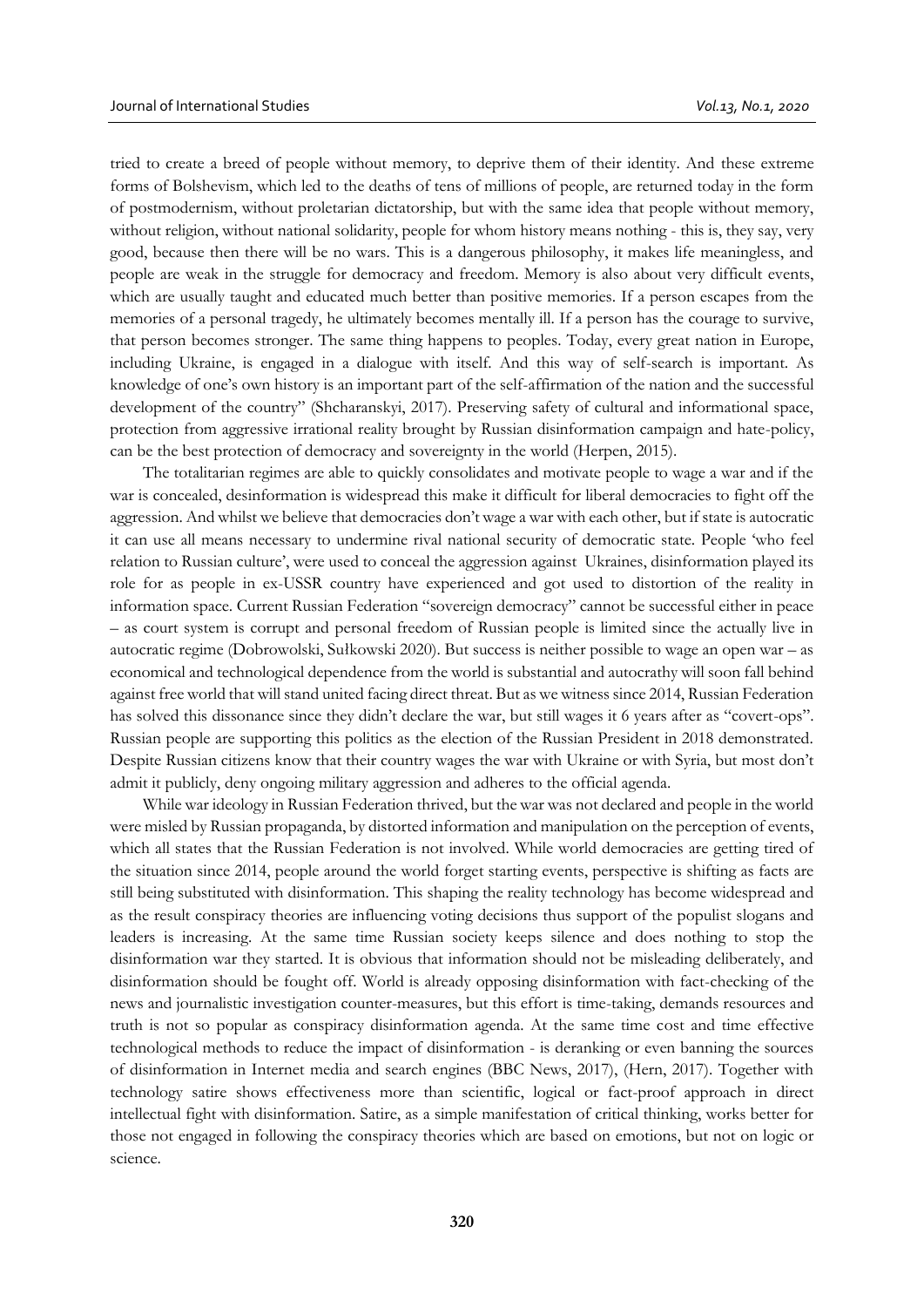But as world classic liberal ideology is weakened and filled with leftist ideas, which are especially influential in postmodernism era and post industrialism and as 100 years before, new ideas of social life modernization can again lead to shifting the policy toward new age of conquering the world. We need to identify and oppose these attempts before they distort the perception of a big number of people and become too strong to overcome without bloody sacrifice as it happened in the 20 century. 'New orders' of 21 century have modified old imperialistic ideas of unsustainable world political systems. The 'Russian World' narrative is constructed on the basis of post-truth and imperialistic conquest and is reincarnating anti democratic trends same way it happened 100 years before, when idea of Nazism and Communism were born.

### **REFERENCES**

- Applebaum, A. (2016). *The Dutch just showed the world how Russia influences Western European elections*. Retrieved 06.08.2018 from [https://www.washingtonpost.com/opinions/russias-influence-in-western](https://www.washingtonpost.com/opinions/russias-influence-in-western-elections/2016/04/08/b427602a-fcf1-11e5-886f-a037dba38301_story.html)[elections/2016/04/08/b427602a-fcf1-11e5-886f-a037dba38301\\_story.html.](https://www.washingtonpost.com/opinions/russias-influence-in-western-elections/2016/04/08/b427602a-fcf1-11e5-886f-a037dba38301_story.html)
- BBC News. (21.11.2017). *Google to 'derank' Russia Today and Sputnik*. Retrieved 25.11.2017 from [https://www.bbc.com/news/technology-42065644.](https://www.bbc.com/news/technology-42065644)
- BBC News. (24.06.2014). *Putin promises he will always 'protect Russian people' at Ukraine [Путин обещает "защищать русских" на Украине всегда]*. Retrieved 27.07.2014 from [https://www.bbc.com/russian/russia/2014/06/140624\\_putin\\_deauthorisation\\_ukraine\\_reax.](https://www.bbc.com/russian/russia/2014/06/140624_putin_deauthorisation_ukraine_reax)

Besançon, A. (2017). Holy Ruthenia (Russia) [Свята Русь]. Kyiv: Klio TOV, pp.1-112.

- Bezmenov, Y. (1983). *Yuri Bezmenov: Deception Was My Job (Complete).* Retrieved 11.02.2020 from [https://www.youtube.com/watch?v=AhAzGLb1j40.](https://www.youtube.com/watch?v=AhAzGLb1j40)
- Bilan, Y., & Bilan, S. (2011). *The Formation of Civil Society in Ukraine after the Orange Revolution*. *Economics & Sociology*, *4*(1), 78-86.
- Brzezinski, Z. (2000). *The Grand Chessboard*. Lviv Ivano-Frankivsk: Lileia-NV, pp.87-123.
- Cillizza, C. (2018). *QAnon is the one conspiracy theory to rule them all*. Retrieved 17.07.2018 from [https://edition.cnn.com/2018/08/01/politics/qanon-trump.](https://edition.cnn.com/2018/08/01/politics/qanon-trump)
- Cunningham, S. (2017). *Russian Has Become 'Second Language' Taught in Syrian Schools, Official Says*. Retrieved 20.09.2017 from [https://www.voanews.com/a/russian-second-language-syria-schools/3820328.html.](https://www.voanews.com/a/russian-second-language-syria-schools/3820328.html)
- Curridori, F. (2018). *The annexation of Crimea by Russia is legitimate [Salvini: "Legittima l'annessione della Crimea da parte della Russia"]*. Retrieved 21.07.2018 from [http://www.ilgiornale.it/news/politica/salvini-legittima-lannessione](http://www.ilgiornale.it/news/politica/salvini-legittima-lannessione-crimea-parte-russia-1555802.html)[crimea-parte-russia-1555802.html.](http://www.ilgiornale.it/news/politica/salvini-legittima-lannessione-crimea-parte-russia-1555802.html)
- Desinformation review (2018). *Keywords of Disinformation: Genocide, Nazi – and the World Cup*. Retrieved 29.07.2018 from https://euvsdisinfo.eu/keywords-of-disinformation-genocide-nazi-and-the-world-cup.
- Dickinson, P. (2017). *Why Is the International Media Still Repeating Kremlin Propaganda about Ukraine?*. Retrieved 16.07.2018 from [http://www.atlanticcouncil.org/blogs/ukrainealert/why-is-international-media-still-repeating-kremlin](http://www.atlanticcouncil.org/blogs/ukrainealert/why-is-international-media-still-repeating-kremlin-propaganda-about-ukraine)[propaganda-about-ukraine.](http://www.atlanticcouncil.org/blogs/ukrainealert/why-is-international-media-still-repeating-kremlin-propaganda-about-ukraine)
- Dickinson, P. (2018). *They speak Russian in Crimea, but that doesn't make it part of Russia*. Retrieved 14.07.2018 from [http://www.atlanticcouncil.org/blogs/ukrainealert/they-speak-russian-in-crimea-but-that-doesn-t-make-it](http://www.atlanticcouncil.org/blogs/ukrainealert/they-speak-russian-in-crimea-but-that-doesn-t-make-it-part-of-russia)[part-of-russia.](http://www.atlanticcouncil.org/blogs/ukrainealert/they-speak-russian-in-crimea-but-that-doesn-t-make-it-part-of-russia)
- DiResta, R. (2018). *The Digital Maginot Line*. Retrieved 05.01.2019 from [https://www.ribbonfarm.com/2018/11/28/the-digital-maginot-line/.](https://www.ribbonfarm.com/2018/11/28/the-digital-maginot-line/)
- Dobrowolski, Z., & Sułkowski, Ł. (2020). Implementing a Sustainable Model for Anti-Money Laundering in the United Nations Development Goals. *Sustainability, 12*(1), 244.
- Etter, L. (2017). *What happens when the government uses Facebook as a weapon?*. Retrieved 09.01.2019 from [https://www.bloomberg.com/news/features/2017-12-07/how-rodrigo-duterte-turned-facebook-into-a](https://www.bloomberg.com/news/features/2017-12-07/how-rodrigo-duterte-turned-facebook-into-a-weapon-with-a-little-help-from-facebook)[weapon-with-a-little-help-from-facebook.](https://www.bloomberg.com/news/features/2017-12-07/how-rodrigo-duterte-turned-facebook-into-a-weapon-with-a-little-help-from-facebook)
- EU vs Disinformation campaign [Euvsdisinfo.eu] (2018). *Disinformation Cases*. Retrieved 13.08.2018 from [https://euvsdisinfo.eu/disinformation-cases/.](https://euvsdisinfo.eu/disinformation-cases/)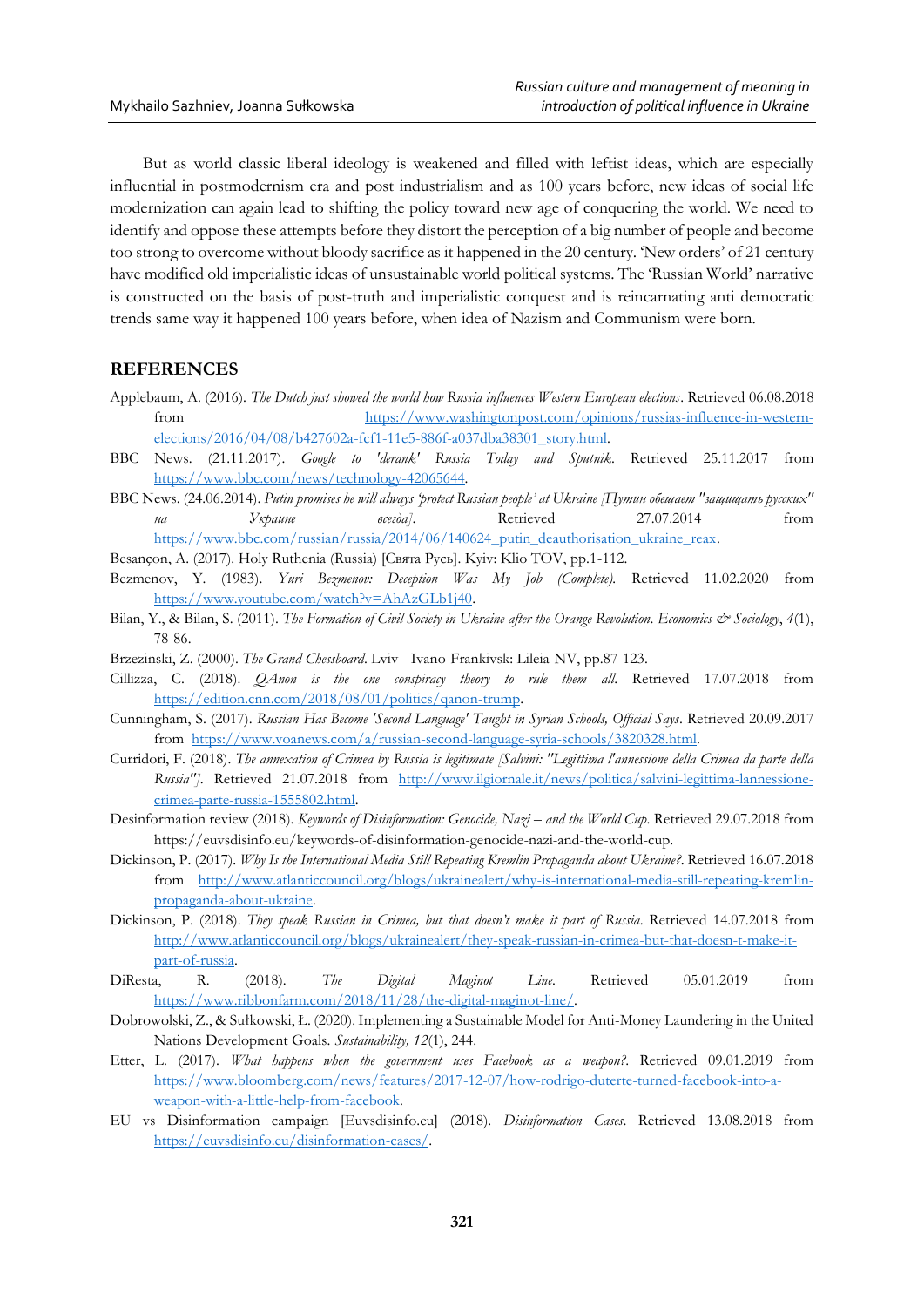EU vs Disinformation campaign [Euvsdisinfo.eu] (26.06.2018). *Dehumanizing disinformation as a weapon of the information war*. Retrieved 20.07.2018 from [https://euvsdisinfo.eu/dehumanizing-disinformation-as-a-weapon-of-the](https://euvsdisinfo.eu/dehumanizing-disinformation-as-a-weapon-of-the-information-war/)[information-war/.](https://euvsdisinfo.eu/dehumanizing-disinformation-as-a-weapon-of-the-information-war/)

Fukuyama, F. (2010). The end of history and the last man. Moscow: AST: AST Moskva: Poligrafizdat, pp.267-506.

- Gessen, M. (2018). The Photo Book That Captured How the Soviet Regime Made the Truth Disappear. Retrieved 1.08.2018 from [https://www.newyorker.com/culture/photo-booth/the-photo-book-that-captured-how-the](https://www.newyorker.com/culture/photo-booth/the-photo-book-that-captured-how-the-soviet-regime-made-the-truth-disappear)[soviet-regime-made-the-truth-disappear.](https://www.newyorker.com/culture/photo-booth/the-photo-book-that-captured-how-the-soviet-regime-made-the-truth-disappear)
- Giles, K. (2017). Handbook of Russian Information Warfare. Retrieved 14.04.2018 from [http://www.ndc.nato.int/news/news.php?icode=995.](http://www.ndc.nato.int/news/news.php?icode=995)
- Google Trends (2020). Retrieved from [https://trends.google.com/trends/explore.](https://trends.google.com/trends/explore)
- Hern, A. (2017). Google plans to 'de-rank' Russia Today and Sputnik to combat misinformation. Retrieved 25.11.2017 from [https://www.theguardian.com/technology/2017/nov/21/google-de-rank-russia-today-sputnik](https://www.theguardian.com/technology/2017/nov/21/google-de-rank-russia-today-sputnik-combat-misinformation-alphabet-chief-executive-eric-schmidt)[combat-misinformation-alphabet-chief-executive-eric-schmidt.](https://www.theguardian.com/technology/2017/nov/21/google-de-rank-russia-today-sputnik-combat-misinformation-alphabet-chief-executive-eric-schmidt)
- Herpen, M. (2015). Viiny Putina. Chechnia, Hruziia, Ukraina: nezasvoieni uroky mynuloho [Війни Путіна. Чечня, Грузія, Україна: незасвоєні уроки минулого]. Kharkiv: Vivat, p.60.
- Herpen, M. (2015). Viiny Putina. Chechnia, Hruziia, Ukraina: nezasvoieni uroky mynuloho [Війни Путіна. Чечня, Грузія, Україна: незасвоєні уроки минулого]. Kharkiv: Vivat, p.291.
- Holopov, A. (12.10.2012). Holopov Person in informational aggression environment (12.10.2012) [Холопов Человек в условиях информационной агрессии]. Retrieved 11.02.2020 from [https://www.youtube.com/watch?v=KbdlCY6cqHw.](https://www.youtube.com/watch?v=KbdlCY6cqHw)
- Holopov, A. (2013). Person in informational aggression environment [Человек в условиях информационной агрессии]. Retrieved 12.10.2013 from [https://www.youtube.com/watch?v=UdfLL296o50.](https://www.youtube.com/watch?v=UdfLL296o50)
- Hurska, A. (2018). Pro-Russian Demonstrations in Riga: The 'Spanish Trace' and Potential Repercussions. Retrieved 08.05.2019 from [https://jamestown.org/program/pro-russian-demonstrations-in-riga-the-spanish-trace-and](https://jamestown.org/program/pro-russian-demonstrations-in-riga-the-spanish-trace-and-potential-repercussions/)[potential-repercussions/.](https://jamestown.org/program/pro-russian-demonstrations-in-riga-the-spanish-trace-and-potential-repercussions/)
- Huyssen, A. (1986). *After the great divide: modernism, mass culture, postmodernism*. Bloomington: Indiana University Press, pp. 216-221.
- International Progress Organization (29 May 1987). THE GENEVA DECLARATION ON TERRORISM UN General Assembly Doc. A/42/307.
- Khmara, S. (1975). *Etnotsyd ukraintsiv v SRSR [Ethnocide of Ukrainians in USSR]*. 7-8th. Paryzh Toronto Baltymor: Smoloskyp.
- Language Magazine [languagemagazine.com] (30.05.2014). Syrian Offers Russian in All High Schools. Retrieved 20.09.2017 from [https://www.languagemagazine.com/russian-language-to-become-compulsory-in-syrian](https://www.languagemagazine.com/russian-language-to-become-compulsory-in-syrian-schools)[schools.](https://www.languagemagazine.com/russian-language-to-become-compulsory-in-syrian-schools)
- Lapin, I. (2017). *The Draft Law on Fence Collaboration [Проект Закону про заборону колабораціонізму]*. Retrieved 13.03.2017 from  $\frac{\text{http://w1.c1.rada.gov.ua/pls/zweb2/webproc4}1?pf3511=61312.}$
- Margry, K. (1992). 'Theresienstadt' (1944–1945): The Nazi propaganda film depicting the concentration camp as paradise. *Historical Journal of Film, Radio and Television, 2*(2), 145-162.
- Medvedev, S. (2014). Russian ressentiment [Русский ресентимент]. Retrieved 20.10.2014 from [http://www.strana](http://www.strana-oz.ru/2014/6/russkiy-resentiment)[oz.ru/2014/6/russkiy-resentiment.](http://www.strana-oz.ru/2014/6/russkiy-resentiment)
- Nazaccent.ru (25.06.2014). Putin declared protection of Russian-speaking people at Ukraine once again [Путин снова заявил о защите русскоязычного населения на Украине]. Retrieved 27.07.2014 from [http://nazaccent.ru/content/12147-putin-snova-zayavil-o-zashite-russkoyazychnogo.html.](http://nazaccent.ru/content/12147-putin-snova-zayavil-o-zashite-russkoyazychnogo.html)
- Radio Svoboda. (2014). *Meeting in Simferopol on February 26*. Retrieved 26.02.2014 from [https://www.svoboda.org/a/25278934.html.](https://www.svoboda.org/a/25278934.html)
- Ross, C. (2018). Regional elections in Russia: instruments of authoritarian legitimacy or instability? Retrieved 20.07.2018 from[: https://www.nature.com/articles/s41599-018-0137-1.](https://www.nature.com/articles/s41599-018-0137-1)
- RT на русском [youtube.com] (17.04.2014). *Putin: (we) Should provide interests of Russian-speaking people in south-eastern Ukraine [Путин: Необходимо обеспечить интересы русскоязычного населения юго-востока Украины]*. Retrieved 17.04.2014 from [https://youtu.be/xq4FJsGTUo0?t=4m49s.](https://youtu.be/xq4FJsGTUo0?t=4m49s)